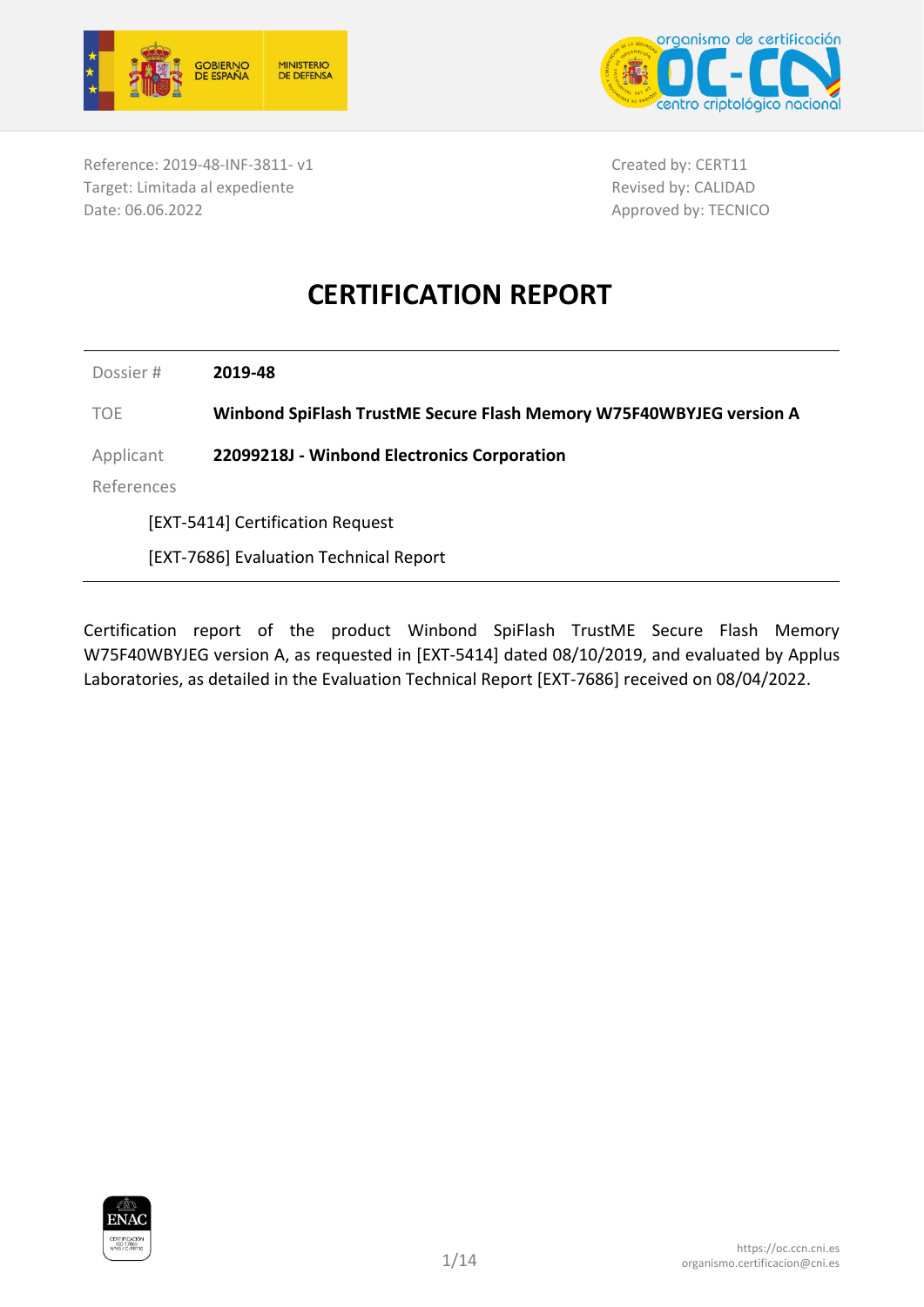



#### **CONTENTS**

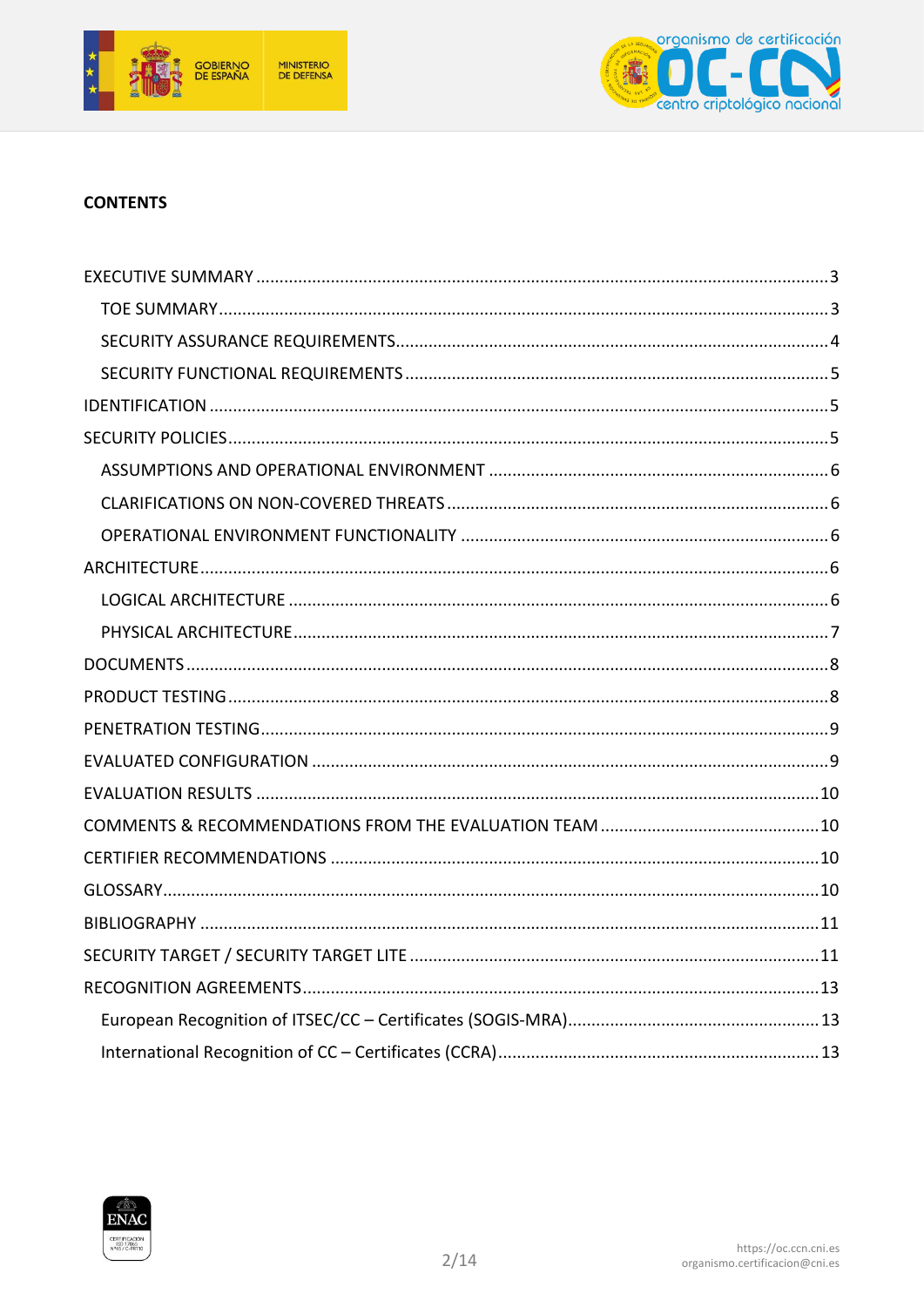



# <span id="page-2-0"></span>**EXECUTIVE SUMMARY**

This document constitutes the Certification Report for the certification file of the product Winbond SpiFlash TrustME Secure Flash Memory W75F40WBYJEG version A.

The Target of Evaluation is a Memory Flash IC.

**Developer/manufacturer**: Winbond Electronics Corporation

**Sponsor**: Winbond Electronics Corporation.

**Certification Body**: Centro Criptológico Nacional (CCN) del Centro Nacional de Inteligencia (CNI).

**ITSEF**: Applus Laboratories.

**Protection Profile**: None.

**Evaluation Level**: Common Criteria v3.1 R5 EAL5 + ALC\_DVS.2 + AVA\_VAN.5.

**Evaluation end date**: 05/05/2022.

**Expiration Date<sup>1</sup>** : 07/06/2027.

All the assurance components required by the evaluation level EAL5 (augmented with ALC\_DVS.2 + AVA\_VAN.5) have been assigned a "PASS" verdict. Consequently, the laboratory Applus Laboratories assigns the "PASS" VERDICT to the whole evaluation due all the evaluator actions are satisfied for the EAL5 + ALC\_DVS.2 + AVA\_VAN.5, as defined by the Common Criteria v3.1 R5 and the CEM v3.1 R5.

Considering the obtained evidences during the instruction of the certification request of the product Winbond SpiFlash TrustME Secure Flash Memory W75F40WBYJEG version A, a positive resolution is proposed.

#### <span id="page-2-1"></span>*TOE SUMMARY*

The TOE is a memory flash IC designed to be embedded into highly critical hardware devices such as smart card, secure element, USB token, secure micro SD, etc. These devices will embed secure applications such as financial, telecommunication, identity (e-Government), etc. and will be working in a hostile environment. In particular, the TOE main function is the secure storage of the code and data of critical applications.

The security needs for the TOE consist in:

<sup>-</sup> $1$  This date refers to the expiration date of the certificate recognition within the scope of the mutual recognition arrangements signed by this Certification Body.

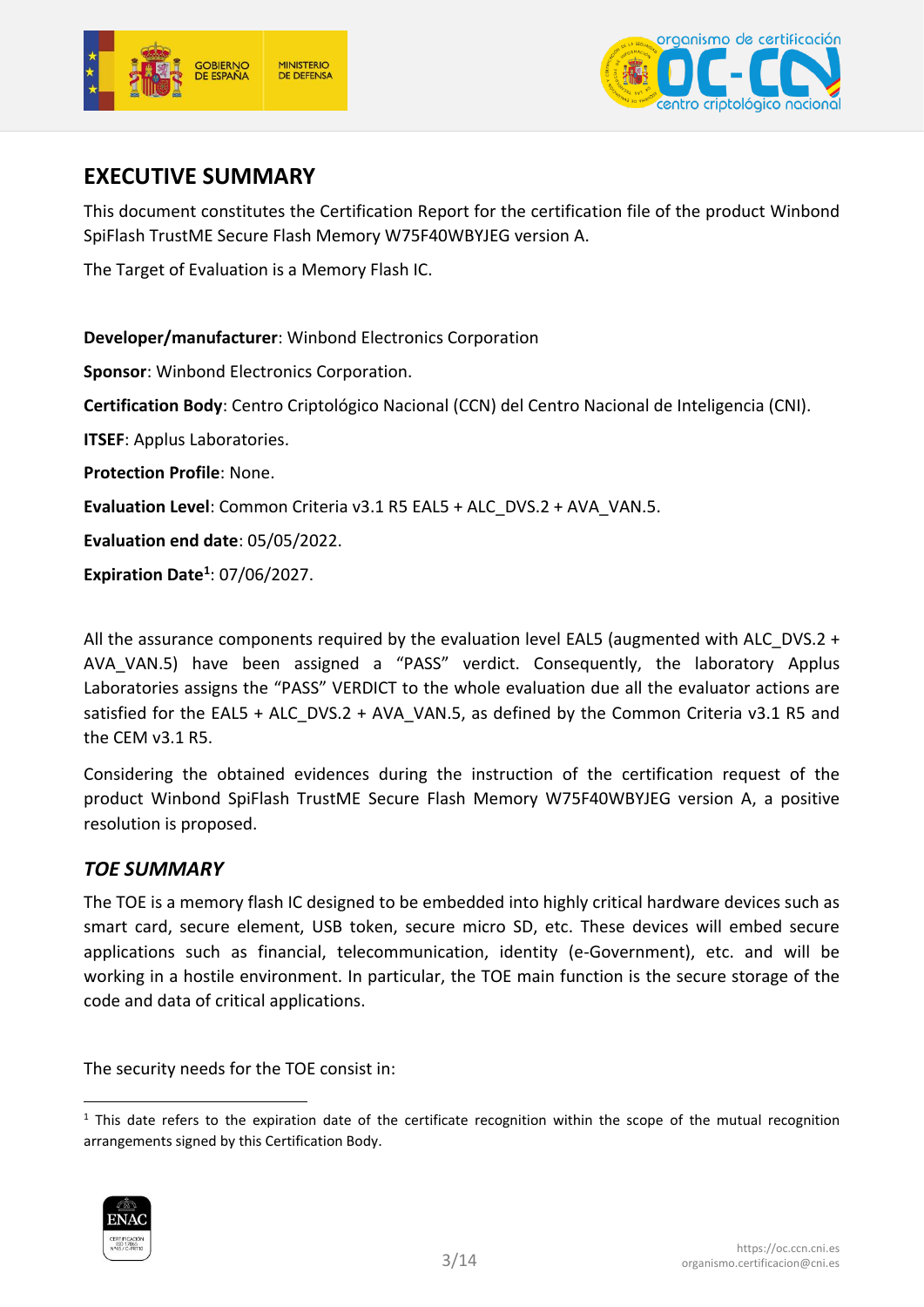



- Maintaining the integrity of the content of the memories and the confidentiality of the content of protected memory areas as required by the critical HW products (e.g. Security IC) the Memory Flash is built for.
- Providing a secure communication with the Host device that will embed the TOE in a secure HW product such as Security IC.

#### <span id="page-3-0"></span>*SECURITY ASSURANCE REQUIREMENTS*

The product was evaluated with all the evidence required to fulfil the evaluation level EAL5 and the evidences required by the additional components ALC\_DVS.2 and AVA\_VAN.5, according to Common Criteria v3.1 R5.

| <b>ASSURANCE CLASS</b> | <b>ASSURANCE COMPONENT</b> |
|------------------------|----------------------------|
| <b>ASE</b>             | ASE CCL.1                  |
|                        | ASE ECD.1                  |
|                        | ASE INT.1                  |
|                        | ASE OBJ.2                  |
|                        | ASE REQ.2                  |
|                        | ASE SPD.1                  |
|                        | ASE.TSS.1                  |
| <b>ADV</b>             | ADV ARC.1                  |
|                        | ADV FSP.5                  |
|                        | ADV IMP.1                  |
|                        | ADV INT.2                  |
|                        | ADV TDS.4                  |
| <b>AGD</b>             | AGD OPE.1                  |
|                        | AGD PRE.1                  |
| <b>ALC</b>             | ALC CMC.4                  |
|                        | ALC CMS.5                  |
|                        | ALC DEL.1                  |
|                        | ALC DVS.2                  |
|                        | ALC LCD.1                  |
|                        | ALC TAT.2                  |
| <b>ATE</b>             | ATE COV.2                  |
|                        | ATE DPT.3                  |
|                        | ATE FUN.1                  |
|                        | ATE IND.2                  |
| <b>AVA</b>             | AVA VAN.5                  |

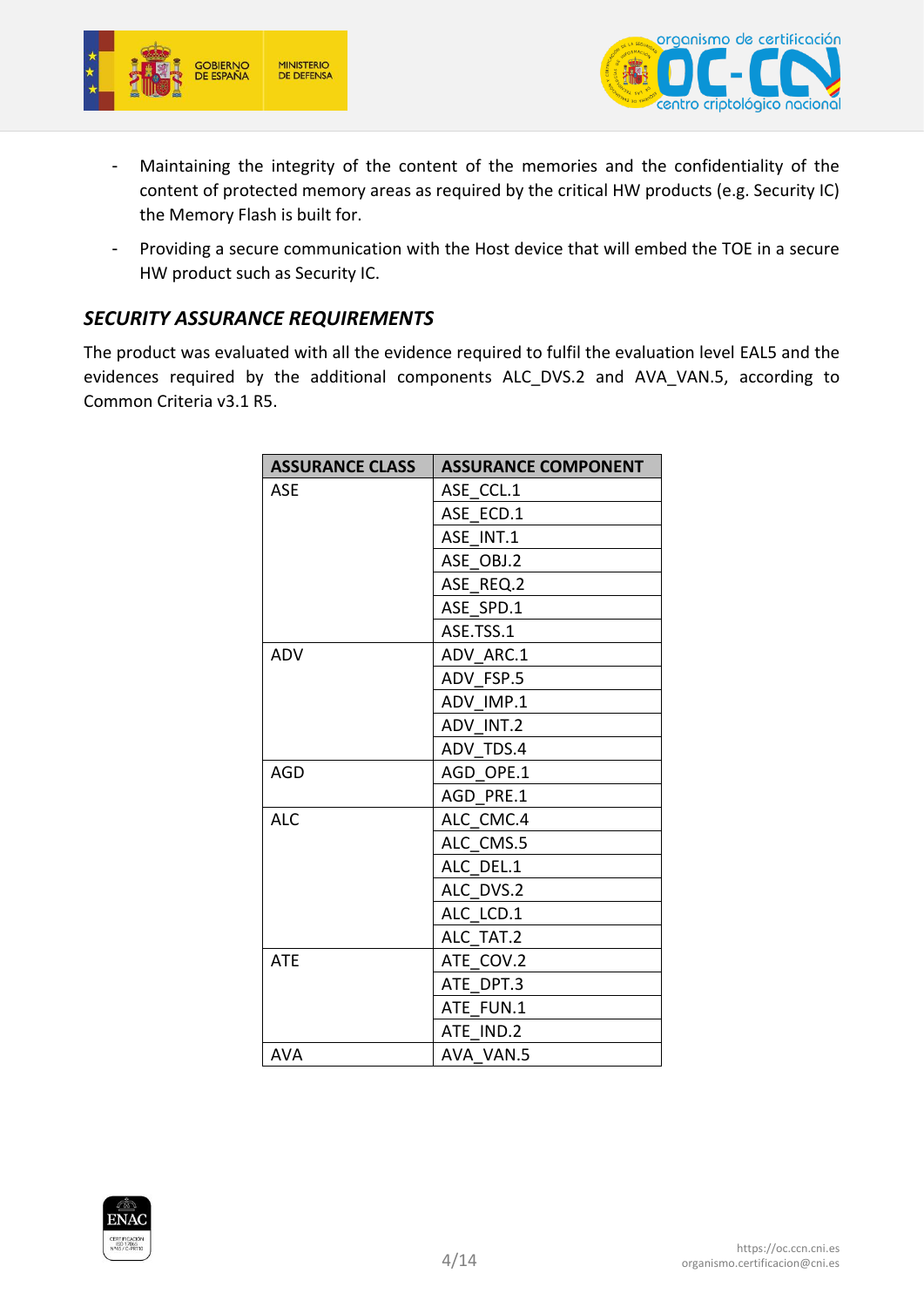



### <span id="page-4-0"></span>*SECURITY FUNCTIONAL REQUIREMENTS*

The product security functionality satisfies the following functional requirements, according to the Common Criteria v3.1 R5:

| <b>SECURITY FUNCTIONAL REQUIREMENTS</b> |
|-----------------------------------------|
| FDP IFC.1                               |
| FDP ITT.1                               |
| FDP RIP.1                               |
| FDP SDC.1                               |
| FDP SDI.2                               |
| FDP UCT.1                               |
| FDP UIT.1                               |
| FMT LIM.1                               |
| FMT LIM.2                               |
| FPT FLS.1/Binding Key                   |
| FPT FLS.1/Detectors                     |
| FPT ITT.1                               |
| FPT PHP.3                               |
| FPT TRP.1                               |
| FRU FLT.2                               |

## <span id="page-4-1"></span>**IDENTIFICATION**

**Product**: Winbond SpiFlash TrustME Secure Flash Memory W75F40WBYJEG version A

**Security Target:** W75F40WBYJEG Secure Flash Memory Security Target (Version E).

**Protection Profile**: None.

**Evaluation Level**: Common Criteria v3.1 R5 EAL5 + ALC\_DVS.2 + AVA\_VAN.5.

# <span id="page-4-2"></span>**SECURITY POLICIES**

The use of the product Winbond SpiFlash TrustME Secure Flash Memory W75F40WBYJEG version A shall implement a set of security policies assuring the fulfilment of different standards and security demands.

The detail of these policies is documented in [ST], chapter 3.4 (Organisational Security Policies).

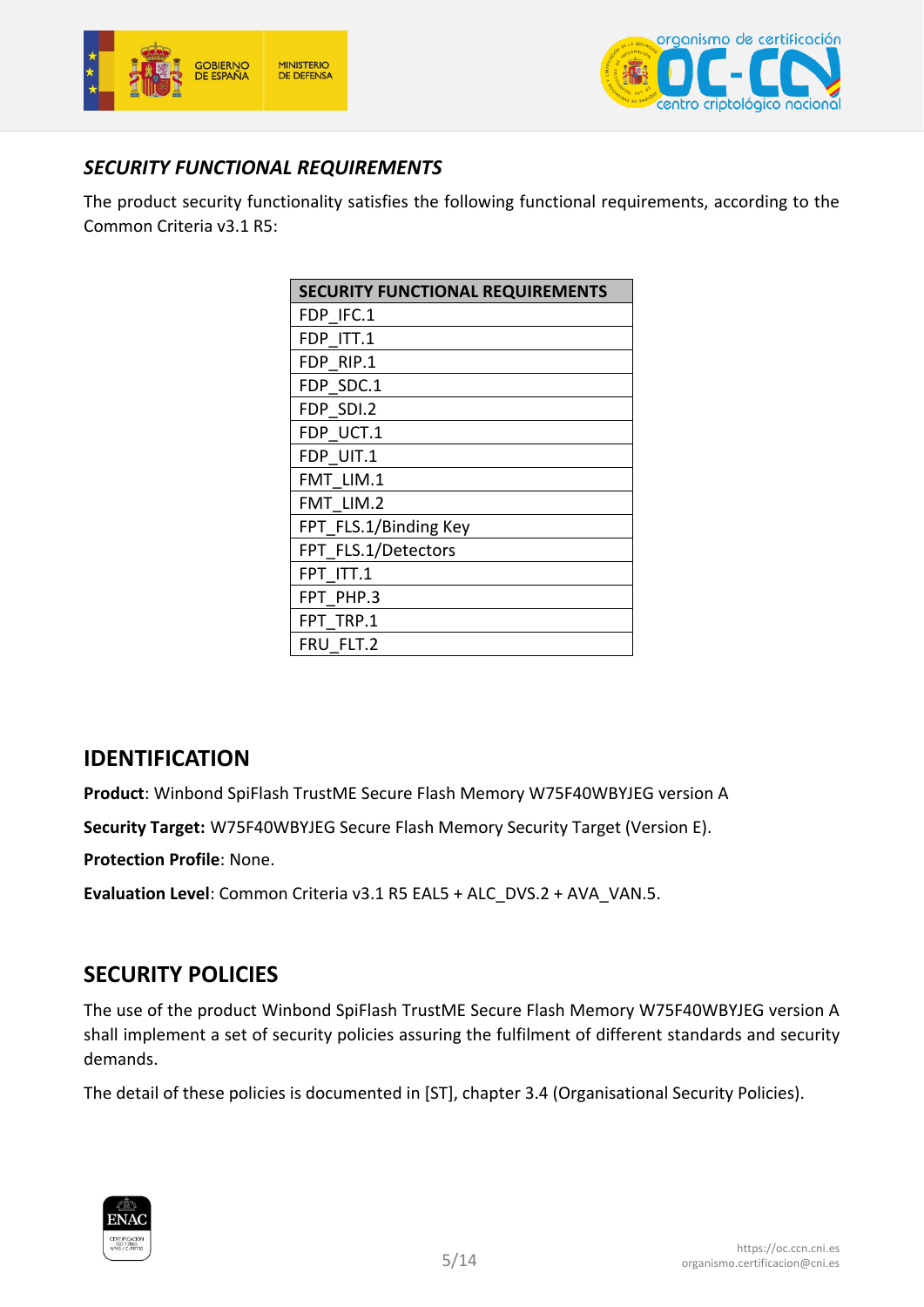



#### <span id="page-5-0"></span>*ASSUMPTIONS AND OPERATIONAL ENVIRONMENT*

The assumptions detailed in [ST], chapter 3.5 (Assumptions) are constraints to the conditions used to assure the security properties and functionalities compiled by the security target. These assumptions have been applied during the evaluation in order to determine if the identified vulnerabilities can be exploited.

In order to assure the secure use of the TOE, it is necessary to start from these assumptions for its operational environment. If this is not possible and any of them could not be assumed, it would not be possible to assure the secure operation of the TOE.

#### <span id="page-5-1"></span>*CLARIFICATIONS ON NON-COVERED THREATS*

The threats detailed in [ST], chapter 3.3 (Threats) do not suppose a risk for the product Winbond SpiFlash TrustME Secure Flash Memory W75F40WBYJEG version A, although the agents implementing attacks have the attack potential according to the High of EAL5 + ALC DVS.2 + AVA\_VAN.5 and always fulfilling the usage assumptions and the proper security policies satisfaction.

For any other threat not included in this list, the evaluation results of the product security properties and the associated certificate, do not guarantee any resistance.

#### <span id="page-5-2"></span>*OPERATIONAL ENVIRONMENT FUNCTIONALITY*

The product requires the cooperation from its operational environment to fulfil some of the objectives of the defined security problem.

The security objectives declared for the TOE operational environment are detailed in [ST], chapter 4.2 (Security Objectives for the Operational Environment).

The details of the product operational environment (assumptions, threats and organisational security policies) and the TOE security requirements are included in the associated security target.

## <span id="page-5-3"></span>**ARCHITECTURE**

#### <span id="page-5-4"></span>*LOGICAL ARCHITECTURE*

The main security features of the TOE are described as follows:

- Secure separation between Test mode and User mode. More precisely:
	- The switch from User mode to Test mode can only be done after completely erasing the flash content.
	- The confidentiality and the integrity of the flash content are protected in both Test mode and User mode.

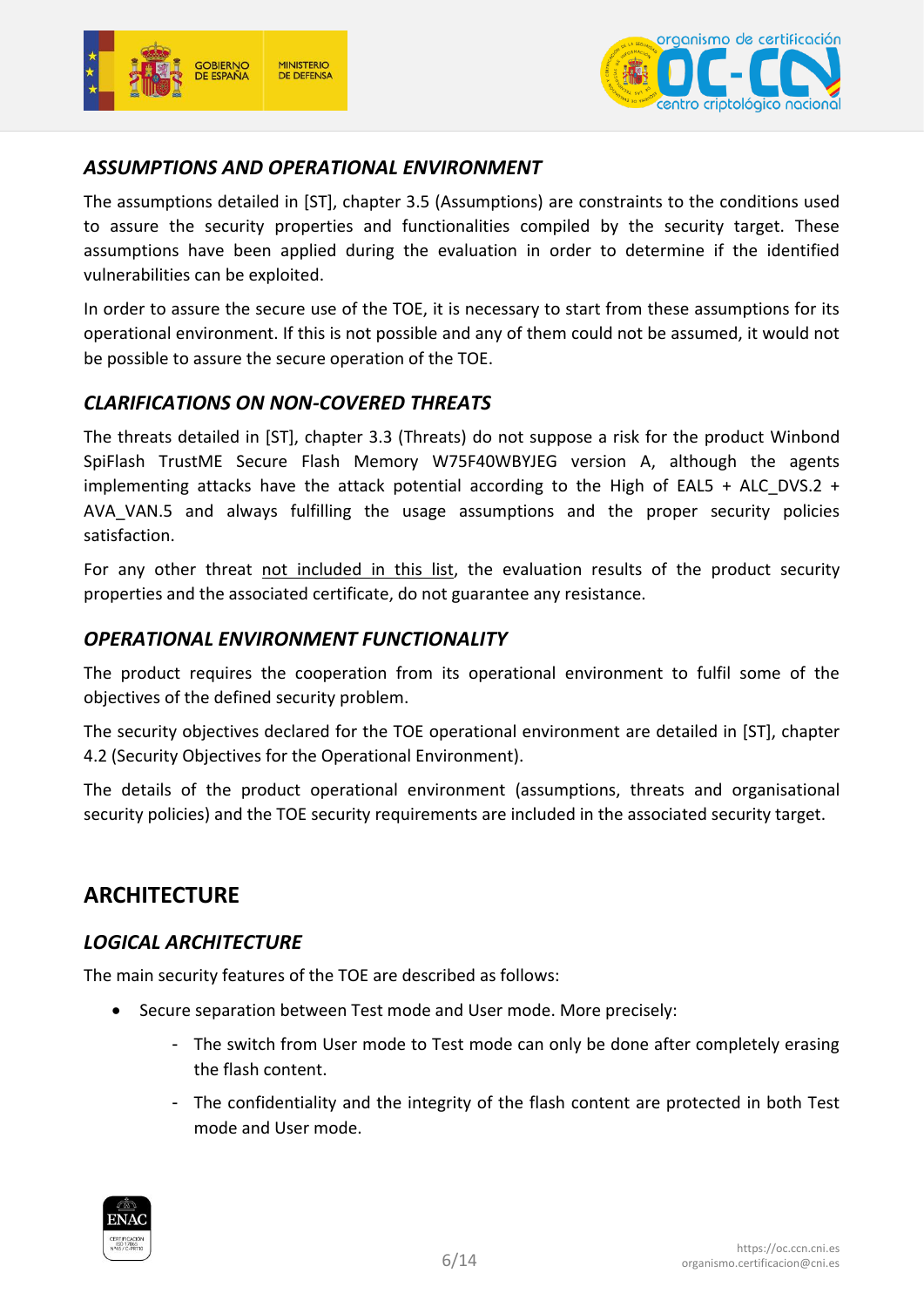



- The confidentiality and the integrity of the transmitted data from/to the Host device are protected by a secure channel.
- Integrity protection of the flash content by error detection codes (CRC-32).
- Confidentiality protection of the flash content by memory scrambling with diversified key.
- Security sensors or detectors including power glitch detector and out-of-specified operating conditions (voltage, temperature, clock frequency).
- Active Shields against physical intrusive attacks (e.g. reverse-engineering, probing).
- State machine protection to counter fault injection.
- Dual Flip-Flops and bus encoding to counter fault injection and information leakage.
- Failure counter to detect and react to tamper attempts.

The logical interface of the TOE is made of Flash commands.

#### <span id="page-6-0"></span>*PHYSICAL ARCHITECTURE*

The physical architecture is depicted in the following figure. The TOE is delimited by the red box.



The TOE consists of the following Hardware components:

- Auxiliary array contains the flash specific data: the binding key (and its digest value), the failure and session counters;
- Flash array stores the User data (i.e. the mass data including executable codes) and translates SPI commands into Flash operations;
- SFF (Secure Flash Front-end) which implements encrypted and authenticated interface for Flash operation and supports Flash memories up to 4GB;
- Detectors of abnormal operating conditions.

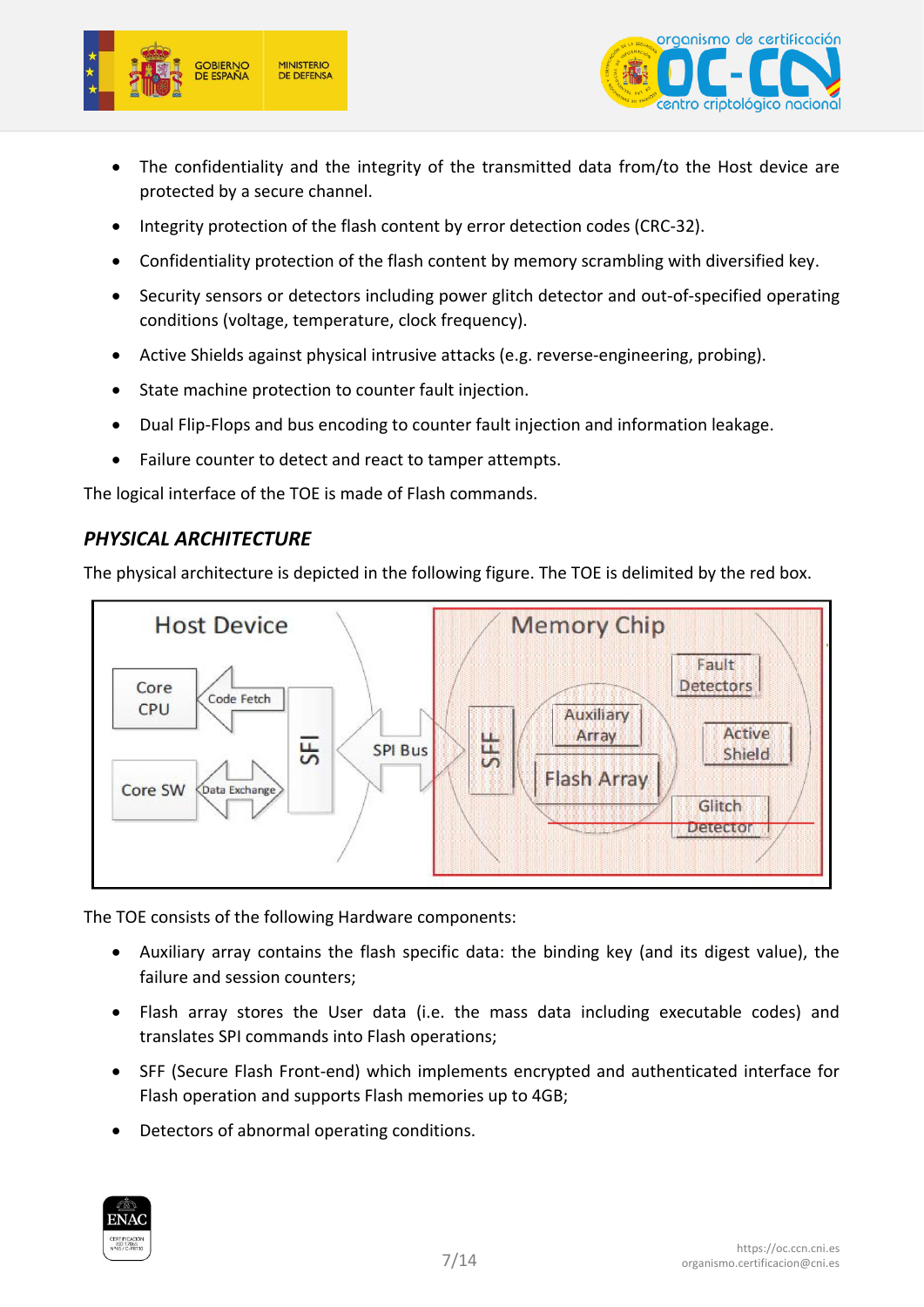



The physical interface of the TOE with the external environment is the entire surface of the Memory Flash module.

The electrical interface of the TOE with the external environment is made of the chip's pads including the data pins for SPI bus:

- Standard SPI: CLK, /CS, DI\_IO0, DO\_IO1.
- Dual SPI: CLK, /CS, DI IO0, DO IO1.

### <span id="page-7-0"></span>**DOCUMENTS**

The product includes the following documents that shall be distributed and made available together to the users of the evaluated version.

- W75F40WBYJEG Preparative User Guide (version I).
- W75F40WBYJEG Operational User Guide (version F).
- W75F40 Secure Flash Datasheet (version A).
- SFI Library User Guide (versión E).

#### <span id="page-7-1"></span>**PRODUCT TESTING**

The developer has executed test for all the security functions. All the tests have been performed by the developer in its premises, with a satisfactory result.

During the evaluation process it has been verified each unit test checking that the security functionality that covers is been identified and also that the kind of test is appropriate to the function that is intended to test.

All the tests have been developed using the testing scenario appropriate to the established architecture in the security target. It has also been checked that the obtained results during the tests fit or correspond to the previously estimated results.

To verify the results of the developer tests, the evaluator has applied sampling strategy and has concluded that the information is complete and coherent enough to reproduce tests and identify the functionality tested.

In addition, the lab has devised a test for each of the security function of the product verifying that the obtained results are consistent with the results obtained by the developer.

It has been checked that the obtained results conform to the expected results and in the cases where a deviation in respect to the expected results was present, the evaluator has confirmed that

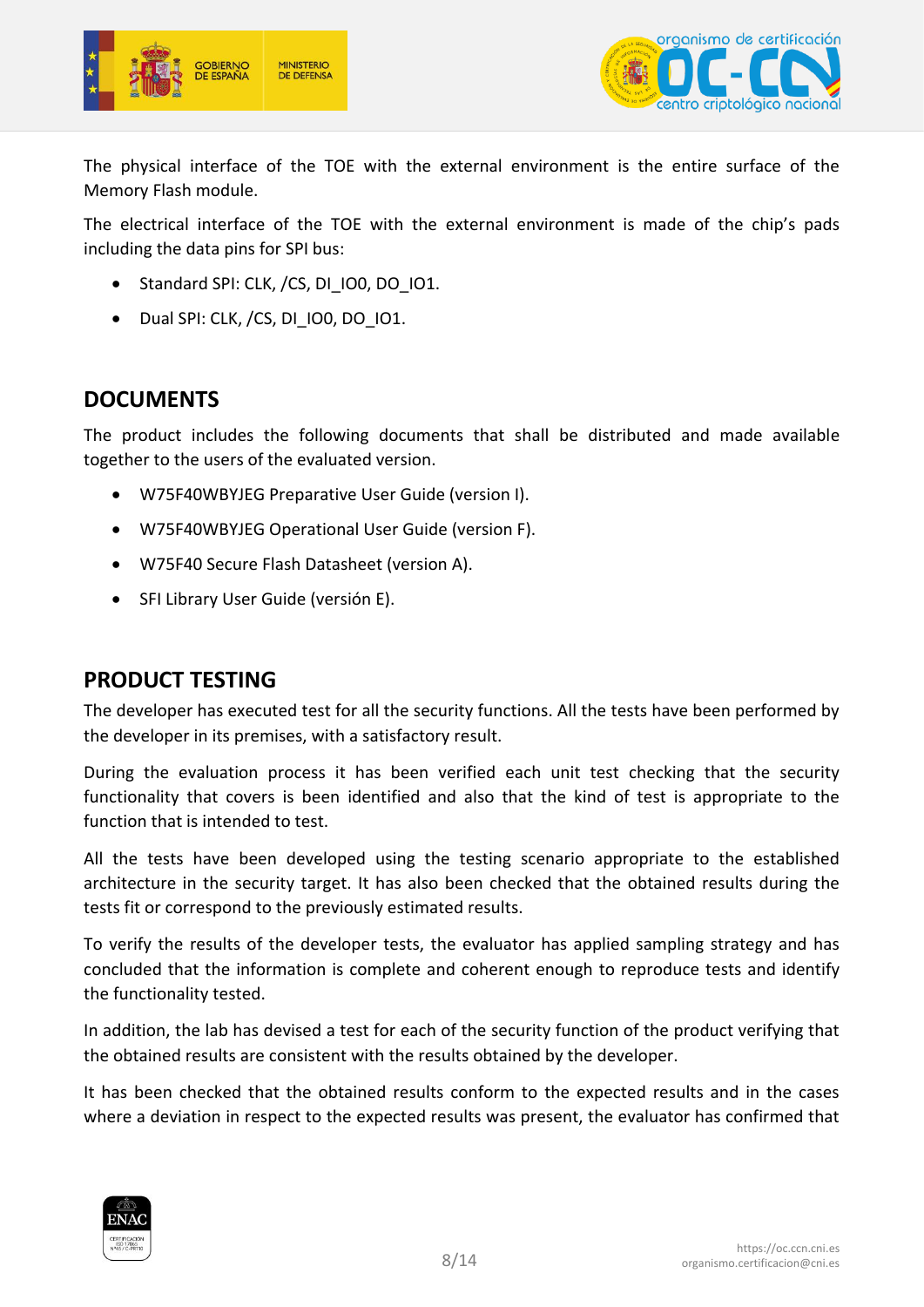



this variation neither represents any security problem nor a decrease in the functional capacity of the product.

## <span id="page-8-0"></span>**PENETRATION TESTING**

Based on the list of potential vulnerabilities applicable to the TOE in is operational environment [JILAAPS], the evaluation team has devised vulnerability analysis and attack scenarios for penetration testing according to JIL supporting documents [JILAAPS] and [JILADVARCS]. Within these activities all aspects of the security architecture which were not covered by functional testing have been considered.

No attack scenario with the attack potential High according to Common Criteria v3.1 R5 has been successful in the TOE's operational environment as defined in the security target and the operational guidance [OPE\_F] when all security measures required by the developer are applied.

# <span id="page-8-1"></span>**EVALUATED CONFIGURATION**

The TOE is defined by its commercial name and version number:

Winbond SpiFlash® TrustME™ W75F40WBYJEG Secure Flash Memory version A.

The acceptance procedure for the evaluated configuration of the TOE is described in section 2 "Acceptance procedure" of the preparative user guidance [PRE\_I].

The identifiers used to mark the evaluated configuration of the TOE are:

|                                   | No   Type  | <b>Identifier</b>                                       | <b>Version</b>   | <b>Delivery Method</b> |
|-----------------------------------|------------|---------------------------------------------------------|------------------|------------------------|
| Form of delivery: Packaged Device |            |                                                         |                  |                        |
|                                   | <b>HW</b>  | IC Part number                                          | W75F40WBYJEG     | Via Courier            |
|                                   |            | Form of delivery: Associated IC Dedicated Documentation |                  |                        |
|                                   | <b>PDF</b> | W75F40WBYJEG<br><b>Preparative User Guide</b>           | Version I        | Encrypted mail         |
| 2                                 | <b>PDF</b> | W75F40WBYJEG<br><b>Operational User Guide</b>           | <b>Version F</b> | Encrypted mail         |
| 3                                 | <b>PDF</b> | W75F40 Secure Flash<br><b>Datasheet</b>                 | <b>Version A</b> | Mail                   |
| 4                                 | <b>PDF</b> | <b>SFI Library User Guide</b>                           | <b>Version E</b> | Encrypted mail         |

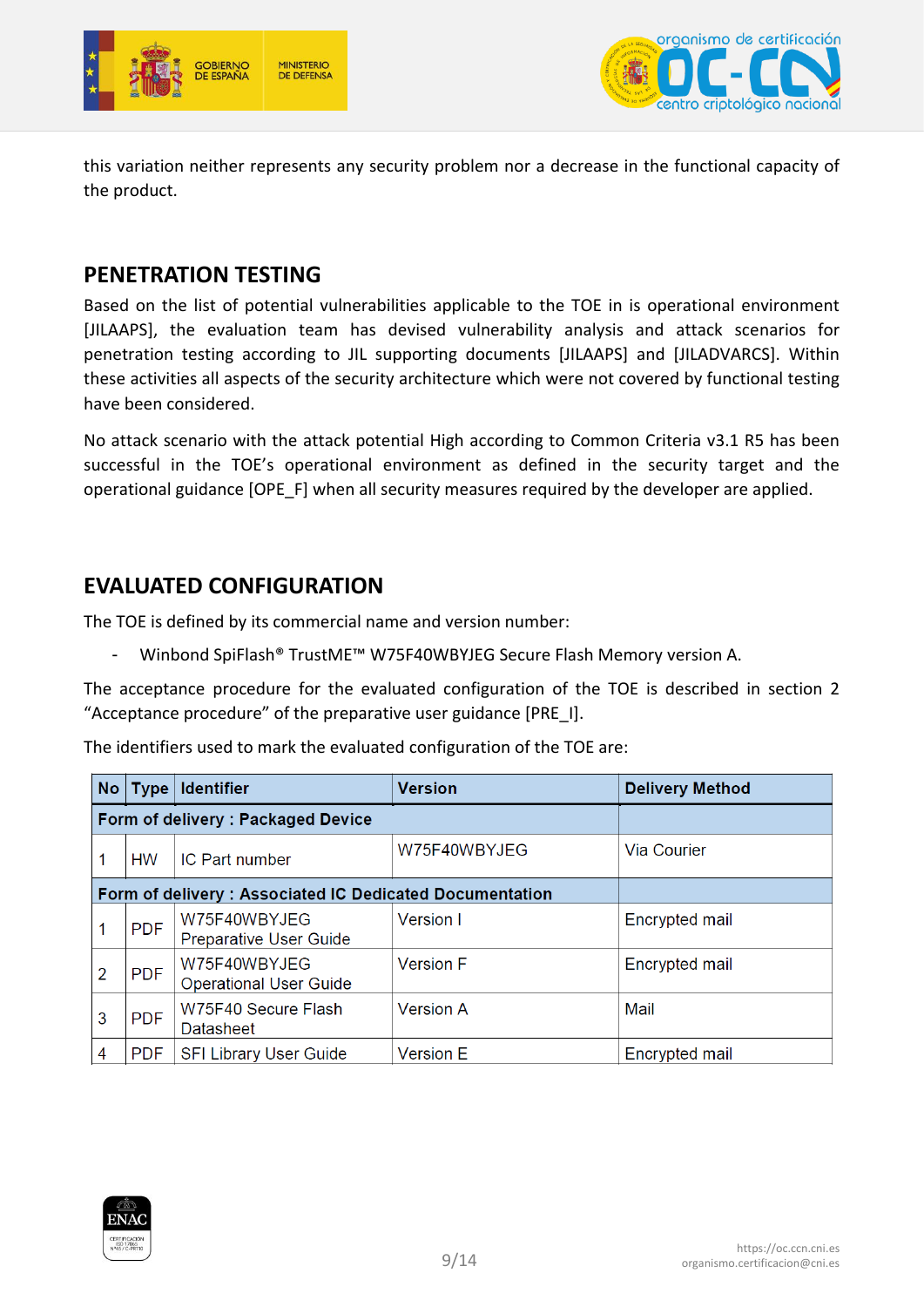



# <span id="page-9-0"></span>**EVALUATION RESULTS**

The product Winbond SpiFlash TrustME Secure Flash Memory W75F40WBYJEG version A has been evaluated against the Security Target W75F40WBYJEG Secure Flash Memory Security Target (Version E).

All the assurance components required by the evaluation level EAL5 + ALC DVS.2 + AVA VAN.5 have been assigned a "PASS" verdict. Consequently, the laboratory Applus Laboratories assigns the "**PASS**" **VERDICT** to the whole evaluation due all the evaluator actions are satisfied for the evaluation level EAL5 + ALC\_DVS.2 + AVA\_VAN.5, as defined by the Common Criteria v3.1 R5 and the CEM v3.1 R5.

## <span id="page-9-1"></span>**COMMENTS & RECOMMENDATIONS FROM THE EVALUATION TEAM**

Next, recommendations regarding the secure usage of the TOE are provided. These have been collected along the evaluation process and are detailed to be considered when using the product.

- To follow the security guidance's of the TOE strictly
- To keep the TOE under personal control and set all other security measures available from the environment.

## <span id="page-9-2"></span>**CERTIFIER RECOMMENDATIONS**

Considering the obtained evidences during the instruction of the certification request of the product Applus Laboratories, a positive resolution is proposed.

The certifier strongly recommends to the TOE consumer to strictly follow the security recommendations that can be found on Appendix 1 "Security rules and Recommendations" of [OPE\_F] and to observe the operational environment requirements and assumptions defined in the applicable Security Target.

Additionally, it should be noted that the SFI Library provided by the manufacturer in order to enable the interaction between the user and the TOE is part of the operational environment and, as a consequence, it has not been tested by the laboratory.

## <span id="page-9-3"></span>**GLOSSARY**

- CCN Centro Criptológico Nacional
- CNI Centro Nacional de Inteligencia
- EAL Evaluation Assurance Level

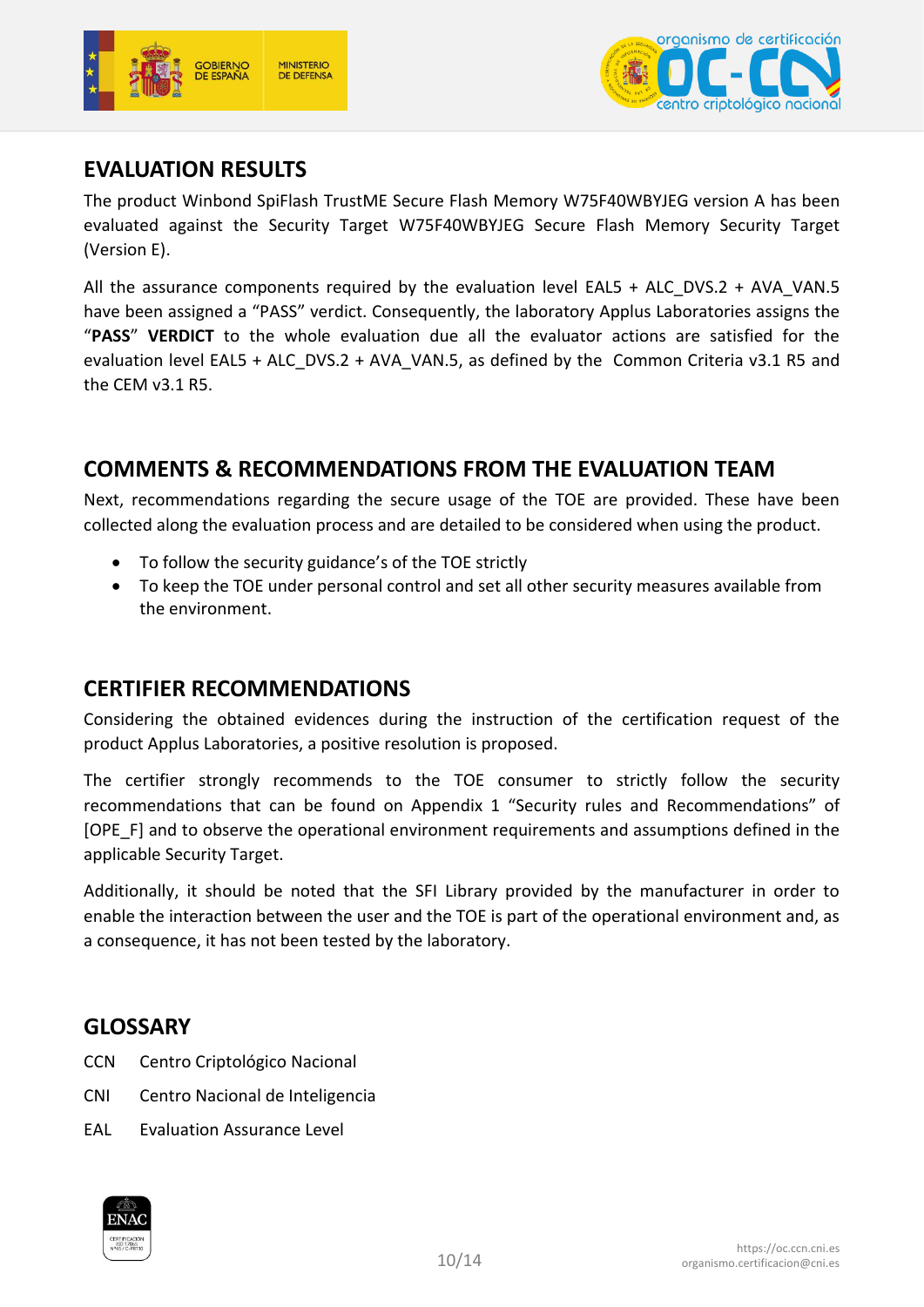



- ETR Evaluation Technical Report
- OC Organismo de Certificación
- TOE Target Of Evaluation

#### <span id="page-10-0"></span>**BIBLIOGRAPHY**

The following standards and documents have been used for the evaluation of the product:

[CC\_P1] Common Criteria for Information Technology Security Evaluation Part 1: Introduction and general model, Version 3.1, R5 Final, April 2017.

[CC\_P2] Common Criteria for Information Technology Security Evaluation Part 2: Security functional components, Version 3.1, R5 Final, April 2017.

[CC\_P3] Common Criteria for Information Technology Security Evaluation Part 3: Security assurance components, Version 3.1, R5 Final, April 2017.

[CEM] Common Methodology for Information Technology Security Evaluation: Version 3.1, R5 Final, April 2017.

[JILAAPS] Application of Attack Potential to Smartcards. Joint Interpretation Library. Version 3. April 2019. Joint Interpretation Library

[JILADVARCS] Security Architecture requirements (ADV\_ARC) for Smart Cards and similar devices, version 2.0. January 2012. Joint Interpretation Library.

[CCDB-2006-04-004] ST sanitising for publication. CCMC. April 2006.

[ST] W75F40WBYJEG Secure Flash Memory Security Target (version E).

[ST Lite] W75F40WBYJEG Secure Flash Memory Security Target Lite (version E1).

[PRE\_I] W75F40WBYJEG Preparative User Guide (version I).

[OPE\_F] W75F40WBYJEG Operational User Guide (version F).

[DS A] W75F40 Secure Flash Datasheet (version A).

[SFI\_UG\_E] SFI Library User Guide (versión E).

# <span id="page-10-1"></span>**SECURITY TARGET / SECURITY TARGET LITE**

Along with this certification report, the complete security target of the evaluation is stored and protected in the Certification Body premises. This document is identified as:

- W75F40WBYJEG Secure Flash Memory Security Target (version E).

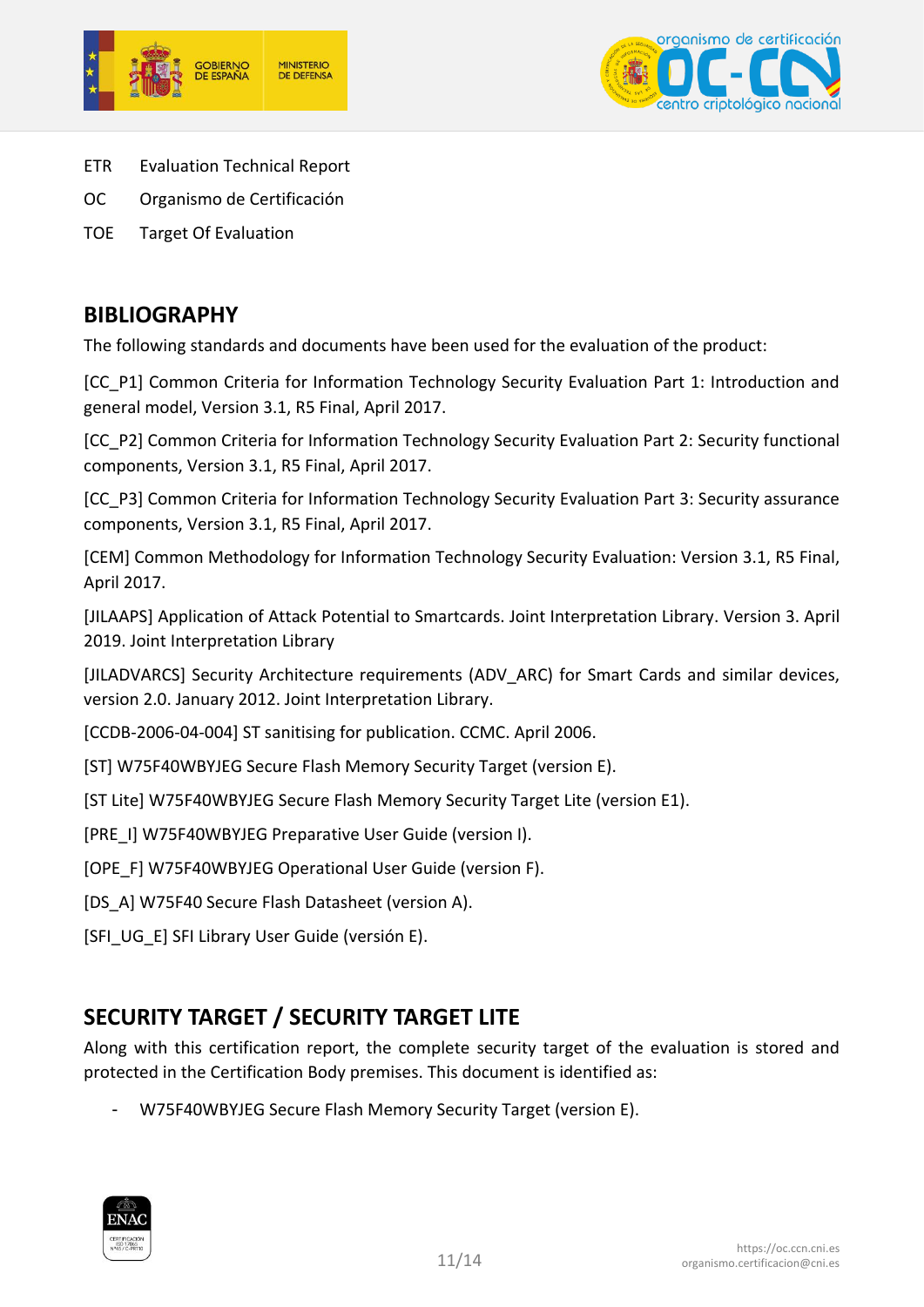



The public version of this document constitutes the ST Lite. The ST Lite has also been reviewed for the needs of publication according to [CCDB-2006-04-004], and it is published along with this certification report in the Certification Body and CCRA websites. The ST Lite identifier is:

- W75F40WBYJEG Secure Flash Memory Security Target Lite (version E1).

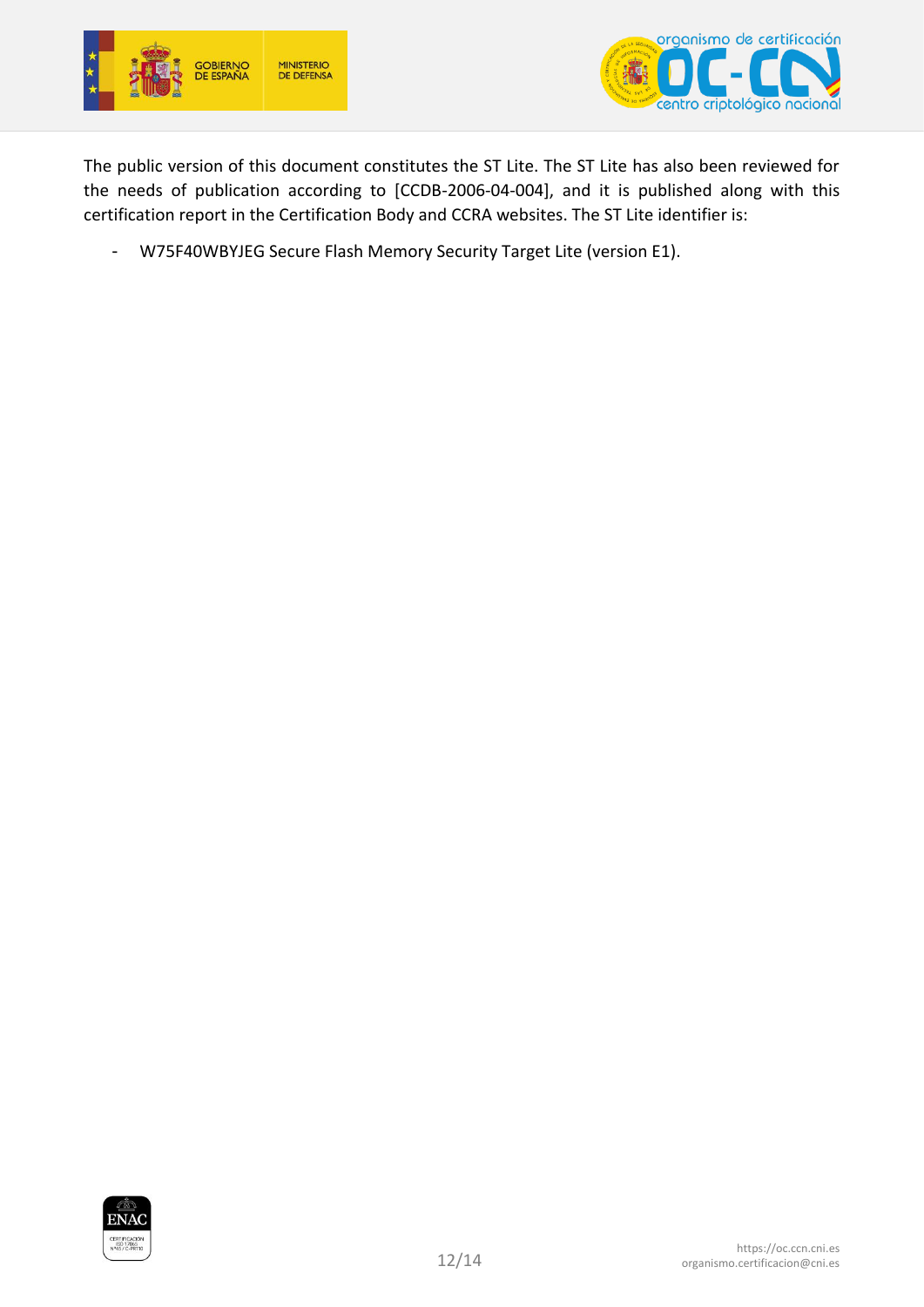



# <span id="page-12-0"></span>**RECOGNITION AGREEMENTS**

In order to avoid multiple certification of the same product in different countries a mutual recognition of IT security certificates - as far as such certificates are based on ITSEC or CC - under certain conditions was agreed.

#### <span id="page-12-1"></span>*European Recognition of ITSEC/CC – Certificates (SOGIS-MRA)*

The SOGIS-Mutual Recognition Agreement (SOGIS-MRA) Version 3 became effective in April 2010. It defines the recognition of certificates for IT-Products at a basic recognition level and, in addition, at higher recognition levels for IT-Products related to certain SOGIS Technical Domains only.

The basic recognition level includes Common Criteria (CC) Evaluation Assurance Levels EAL 1 to EAL 4 and ITSEC Evaluation Assurance Levels E1 to E3 (basic). For "Smartcards and similar devices" a SOGIS Technical Domain is in place. For "HW Devices with Security Boxes" a SOGIS Technical Domains is in place, too. In addition, certificates issued for Protection Profiles based on Common Criteria are part of the recognition agreement.

The new agreement has been signed by the national bodies of Austria, Finland, France, Germany, Italy, The Netherlands, Norway, Spain, Sweden and the United Kingdom. The current list of signatory nations and approved certification schemes, details on recognition, and the history of the agreement can be seen on the website at https://www.sogis.eu.

The SOGIS-MRA logo printed on the certificate indicates that it is recognised under the terms of this agreement by the nations listed above.

The certificate of this TOE is recognized under SOGIS-MRA for all assurance components selected.

## <span id="page-12-2"></span>*International Recognition of CC – Certificates (CCRA)*

The international arrangement on the mutual recognition of certificates based on the CC (Common Criteria Recognition Arrangement, CCRA-2014) has been ratified on 08 September 2014. It covers CC certificates based on collaborative Protection Profiles (cPP) (exact use), CC certificates based on assurance components up to and including EAL 2 or the assurance family Flaw Remediation (ALC\_FLR) and CC certificates for Protection Profiles and for collaborative Protection Profiles (cPP).

The CCRA-2014 replaces the old CCRA signed in May 2000 (CCRA-2000). Certificates based on CCRA-2000, issued before 08 September 2014 are still under recognition according to the rules of CCRA-2000. For on 08 September 2014 ongoing certification procedures and for Assurance Continuity (maintenance and re-certification)of old certificates a transition period on the recognition of certificates according to the rules of CCRA-2000 (i.e. assurance components up to and including EAL 4 or the assurance family Flaw Remediation (ALC\_FLR)) is defined until 08 September 2017.